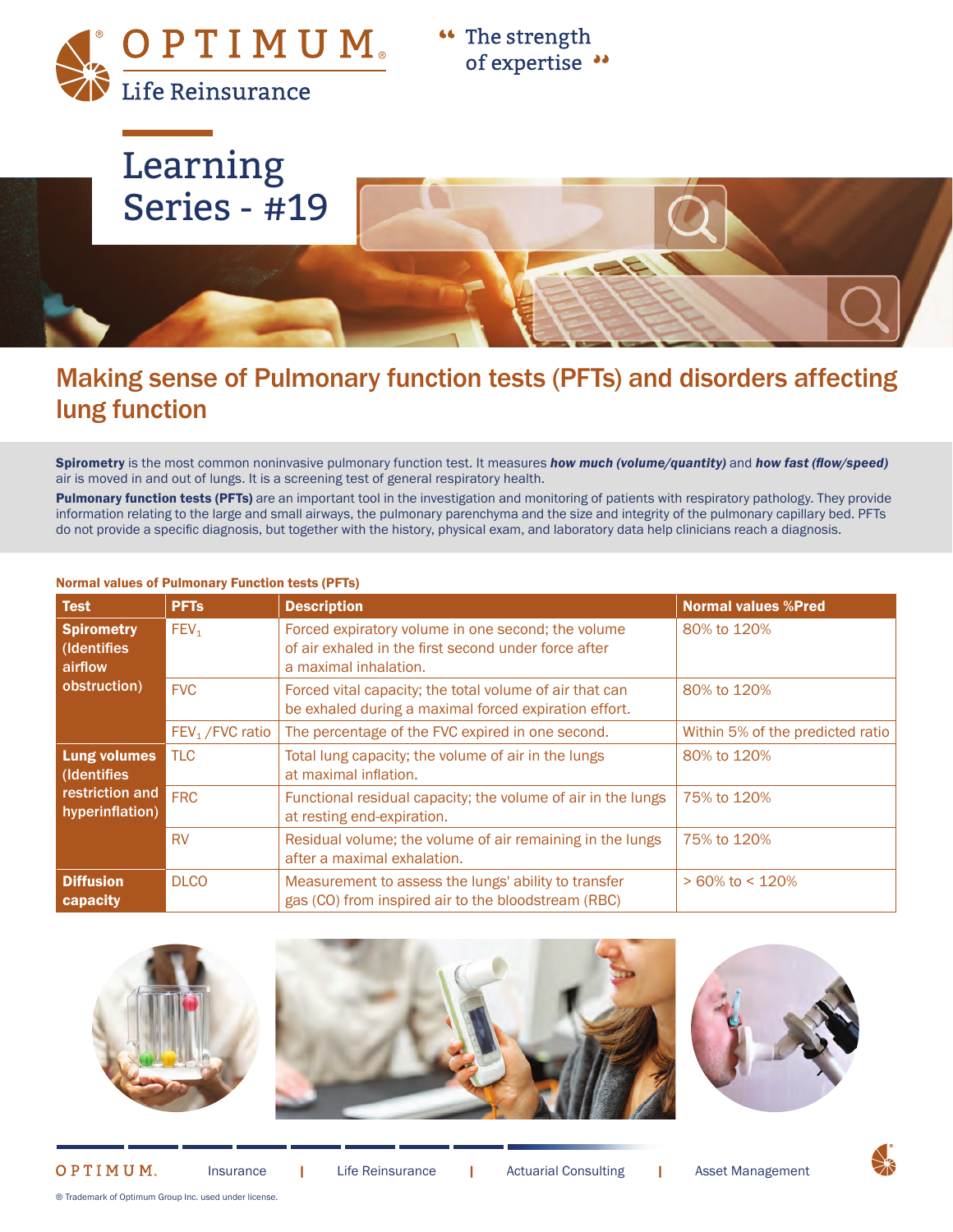OPTIMUM Life Reinsurance

**"** The strength of expertise "



# Making sense of Pulmonary function tests (PFTs) and disorders affecting lung function (cont'd)

#### Pulmonary Function Tests Abnormalities

| <b>Obstructive abnormalities</b>                                                                              | <b>Restrictive abnormalities</b>                                                                                                                                                                                                                                                                                                                                                          | <b>Mixed abnormalities</b>                                                                                                 |  |
|---------------------------------------------------------------------------------------------------------------|-------------------------------------------------------------------------------------------------------------------------------------------------------------------------------------------------------------------------------------------------------------------------------------------------------------------------------------------------------------------------------------------|----------------------------------------------------------------------------------------------------------------------------|--|
| • Reduction in airflow (Over expansion<br>of lungs - loss of elastic recoil)<br>• FEV <sub>1</sub> /FVC < 70% | • Reduction in lung volume<br>• FEV1/FVC ratio preserved but values<br>(FVC $&$ FEV <sub>1</sub> ) are decreased                                                                                                                                                                                                                                                                          | • A mixed ventilatory defect characterized<br>by the coexistence of obstructive and<br>restrictive elements                |  |
| • Asthma<br>• COPD/Emphysema<br>• Chronic bronchitis<br>• Bronchiectasis<br>• Cystic fibrosis                 | • Parenchymal disease<br>(" <i>intrinsic</i> " lung disorder)<br>- Idiopathic pulmonary fibrosis<br>- Sarcoidosis<br>- Tuberculosis<br>- Interstitial lung diseases<br>• Restrictive bellows<br>- Neuromuscular disease (ALS, muscular<br>dystrophy, diaphragm paralysis)<br>- Chest wall abnormalities ("extrinsic"<br>lung disorder): obesity, kyphoscoliosis,<br>akylosing spondylitis | • FEV <sub>1</sub> /FVC & TLC < 5th percentile of their<br>predicted values or $FEV_1/FVC < 0.70$ and<br>$TLC < 80\%$ pred |  |



| <b>Spirometry test</b> | <b>Normal %Pred</b> | <b>Abnormal</b>                   |                             |
|------------------------|---------------------|-----------------------------------|-----------------------------|
| FVC or $FEV1$          | $\geq 80\%$         | Mild<br>Moderate<br><b>Severe</b> | 70-79%<br>60-69%<br>$&50\%$ |
| FEV <sub>1</sub> /FVC  | $\geq 70\%$         | Mild<br>Moderate<br><b>Severe</b> | 60-69%<br>50-59%<br>< 50%   |



#### OPTIMUM.